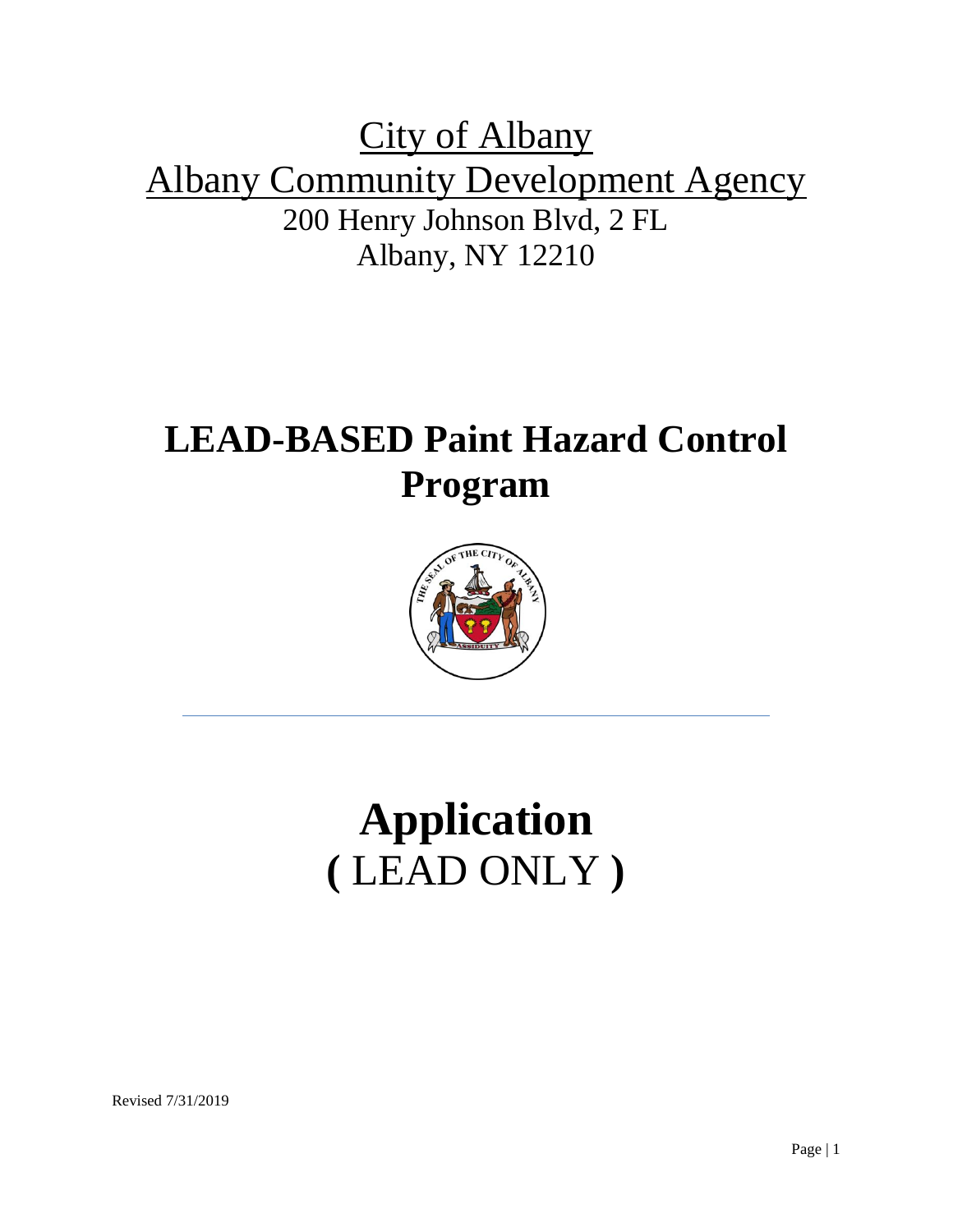# **Application Checklist for LEAD-BASED Paint Program**

An application is not complete and **WILL NOT** be accepted unless the following items are submitted **ALL AT ONCE** with *copies* included:

\_\_\_\_\_1.\$50.00 Application Fee (in the form of a **money order** or a **certified Check**) made payable to ACDA(non-refundable) *(From Property Owner)*

\_\_\_\_\_ 2. A copy of the **Recorded** deed to the property *(From Property Owner)*

\_\_\_\_\_\_3.Copy of homeowner's insurance policy *(From Property Owner) (If property is located in a floodplain, a copy of homeowner's flood insurance policy is also required)*

\_\_\_\_\_\_4.Copy of photo ID of **ALL OWNERS** (Driver's License or non-driver ID card issued by DMV) ALL documents MUST be signed EXACTLY as name appears on the picture ID. *(From Property Owner)*

\_\_\_\_\_\_5.Property tax receipt for prior twelve months *(From Property Owner) City Hall 518-434-5035*

\_\_\_\_\_\_6.School tax receipt for prior twelve months *(From Property Owner)City School District 518-475-6035*

\_\_\_\_\_\_7.Water and sewer receipts (last 3 received)*(From Property Owner) Albany Water Board 518-434-5300*

\_\_\_\_\_\_8.Mortgage statement showing principal, interest and escrow amounts *(From Property Owner)*

\_\_\_\_\_\_9.Signed and completed Monitoring and Certification Form and Lead Information Form for the **Owner's unit** and **Tenant's unit** in the property.

\_\_\_\_\_\_10. **Completed Application** *(please make sure ALL pages of the application are complete)*

- *Additional Tenant Monitoring & Certification Forms can be provided upon request as needed!*
- *Additional Verification of Employment Forms can be provided upon request as needed!*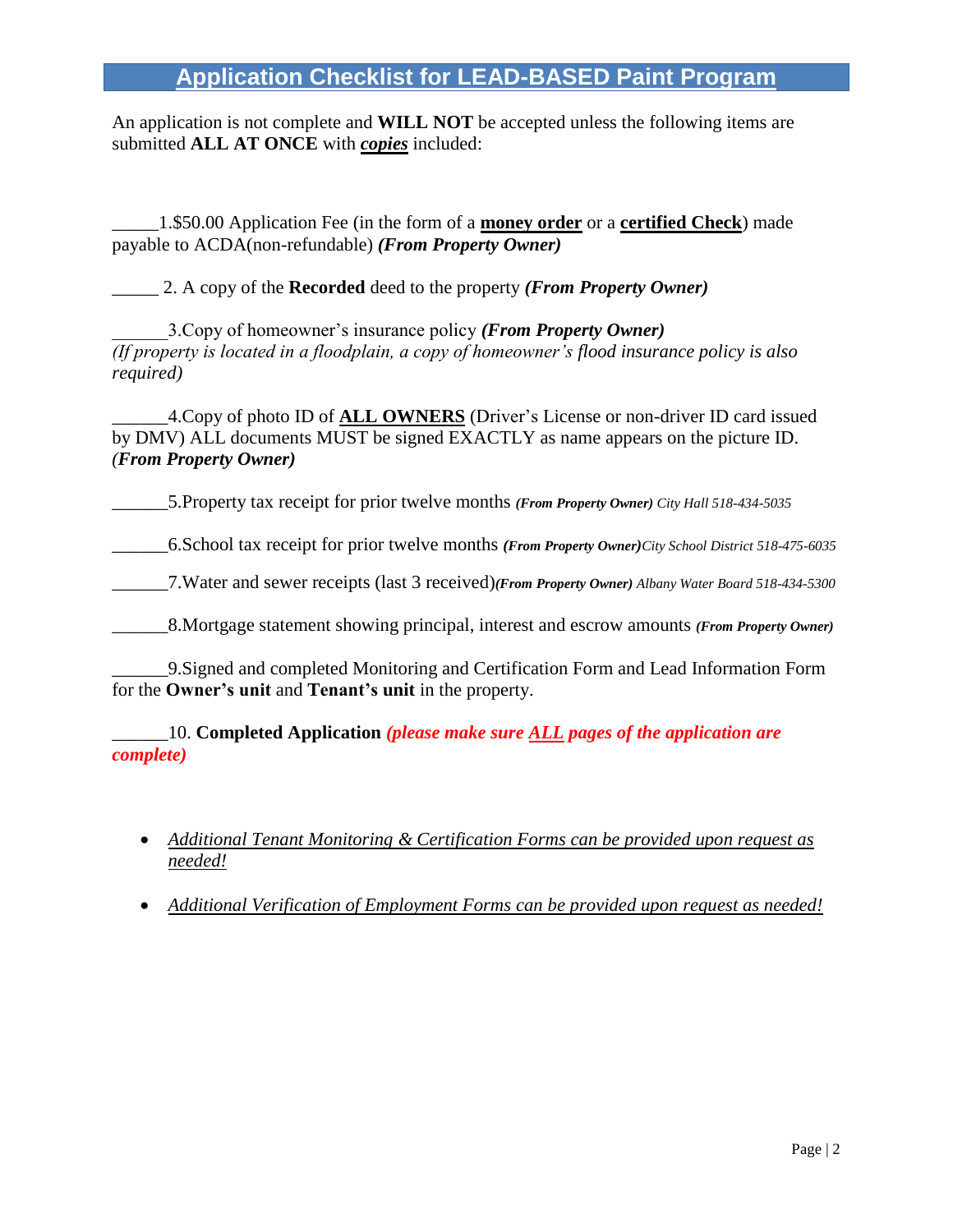# **Application Checklist for LEAD-BASED Paint Program**

#### **Backup documentation of all sources of the Tenants Income as listed below:**

\_\_\_\_\_\_1. Copy of photo ID of **ALL Tenants** (Driver's License or non-driver ID card issued by DMV) ALL documents MUST be signed EXACTLY as name appears on the picture ID. *(From Tenant)*

\_\_\_\_\_\_ 2. Copies of tenants **paystubs for the most recent two (2) months** AND a **copy** of their most recent **Federal Income Tax Return with ALL attachments, including W-2 forms**. *(From Tenant)*

\_\_\_\_\_ 3. Completed Verification of Employment Form (*VOE*) **(Federal Regulations**  require us to verify Employment Income of all members of the **household** applying and **all tenants** participating in any of our programs**)**

\_\_\_\_\_\_4. **Self-employed** applicants must submit copies of their federal income tax returns with all attachments for the last **three years.** Eligibility will be based on the most recent year's verifiable income. *(From Tenant)*

\_\_\_\_\_\_5. Bank Statements *(provide at least 2 months)* for All Accounts *(Must have Customer and Bank name) (From Tenant)*

\_\_\_\_\_\_6. Interest and Dividend income statements **(provide at least 2 months**) *(From Tenant)*

\_\_\_\_\_\_7. Social Security, SSI and Pension award letters showing gross income amounts. *(From Tenant)*

\_\_\_\_\_\_8.Child Support and Alimony statement from Family Court for the person making the payment. *(From Tenant)*

\_\_\_\_\_\_9.Other Income not listed above must also be included with supporting documentation. *(From Tenant)*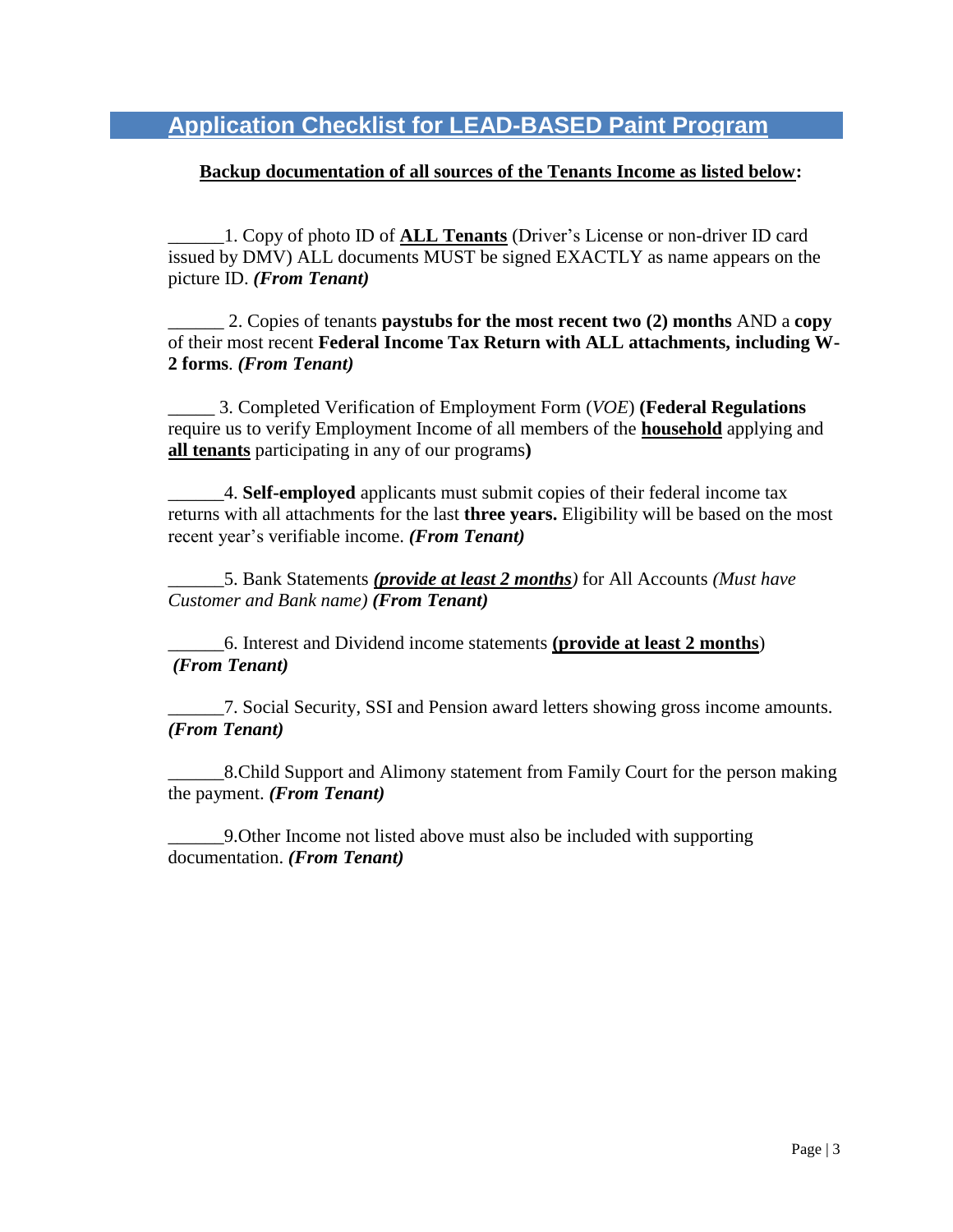

Kathy M. Sheehan Mayor

CITY OF ALBANY ALBANY COMMUNITY DEVELOPMENT AGENCY  $200$  HENRY JOHNSON BOULEVARD ALBANY, NEW YORK 12210-1522 (518) 434-5265 **•** FAX (518) 434-5242

Faye C. Andrews Director

# **Application for LEAD-BASED Paint Hazard Program**

Are you an immediate relative, employee, agent, consultant, or officer of any official of the City of Albany (either elected or appointed) or are you an employee, agent, consultant, or officer of any Neighborhood Improvement Corporation? **YES / NO**

If yes, state name(s)  $&$  relationship(s):

| Applicant/Owner #1 (PLEASE PRINT CLEARLY):         |             | Applicant/Owner #2 (PLEASE PRINT CLEARLY): |             |  |  |
|----------------------------------------------------|-------------|--------------------------------------------|-------------|--|--|
| Full Name:                                         |             | Full Name:                                 |             |  |  |
| Social Security #: ___ __ __ _ __ _ __ _ _ __ _ __ |             |                                            |             |  |  |
| Address:                                           |             | Address:                                   |             |  |  |
| City / State / ZIP:                                |             | City / State / ZIP:                        |             |  |  |
| Home Telephone:                                    |             | Home Telephone:                            |             |  |  |
| Work:                                              | Cell:       | Work:<br>Cell:                             |             |  |  |
| E-mail:                                            |             | E-mail:                                    |             |  |  |
| <b>Bank Name:</b>                                  |             | <b>Bank Name:</b>                          |             |  |  |
| <b>Bank Address:</b>                               |             | <b>Bank Address:</b>                       |             |  |  |
| Acct. Type:                                        | Balance: \$ | Acct. Type:                                | Balance: \$ |  |  |
| Auto loan balance: \$                              | Payment: \$ | Payment: \$<br>Auto loan balance: \$       |             |  |  |
| Credit card balance: \$                            | Payment: \$ | Credit card balance: \$<br>Payment: \$     |             |  |  |
| Other debts:                                       |             | Other debts:                               |             |  |  |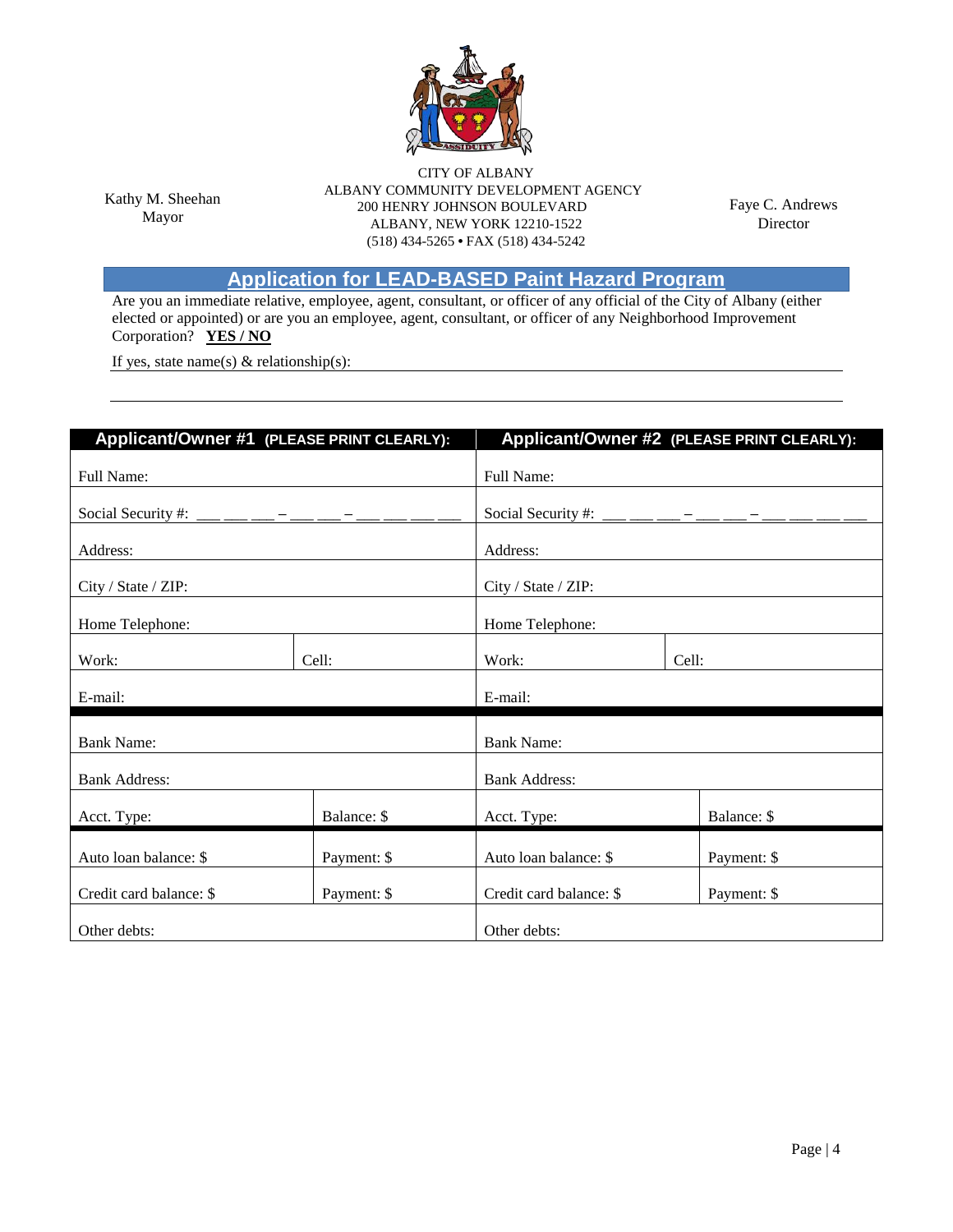# **Application for LEAD-BASED Paint Hazard Program -** *Continued*

| Property to be Lead Abated: |                  |  |                                  |                   |     |                    |     |
|-----------------------------|------------------|--|----------------------------------|-------------------|-----|--------------------|-----|
| Existing Mortgage? Y/N      |                  |  |                                  |                   |     |                    |     |
| Total monthly payment: \$   |                  |  | Taxes included in payment? $Y/N$ |                   |     |                    |     |
| Unit #1 proposed rent: $\$  | # of bedrooms:   |  | Occupied? $Y/N$                  | Heat incl.? $Y/N$ |     | Util. incl.?       | Y/N |
| Unit #2 proposed rent: $\$  | $#$ of bedrooms: |  | Occupied? $Y/N$                  | Heat incl.? $Y/N$ |     | Util. incl.? $Y/N$ |     |
| Unit #3 proposed rent: $\$  | $#$ of bedrooms: |  | Occupied? Y/N                    | Heat incl.? $Y/N$ |     | Util. incl.?       | Y/N |
| Unit #4 proposed rent: $\$  | $#$ of bedrooms: |  | Occupied? $Y/N$                  | Heat incl.?       | Y/N | Util. incl.?       | Y/N |

#### **ANY KNOWINGLY FALSE INFORMATION SUPPLIED BY THE APPLICANT(S) WILL RENDER THIS APPLICATION NULL AND VOID.**

**Each applicant certifies that all information in this application is true to the best of his or her knowledge and belief.**

#### **Verification may be obtained from any sources named in this document.**

| Applicant/Owner #1 Signature: | Date: |
|-------------------------------|-------|
|                               |       |
| Applicant/Owner #2 Signature: | Date: |
|                               |       |
| Reviewed by:                  | Date: |

# **OFFICE USE ONLY**

Housing Affordability Determination:

- 1. \_\_\_ Below 30% of 80% of median income.
- 2. \_\_\_ Below 30% of 50% of median income.

\_\_\_\_\_\_\_\_\_\_\_\_\_\_\_\_\_\_\_\_\_\_\_\_\_ \_\_\_\_\_\_\_\_\_\_\_\_\_\_

- 3. \_\_\_ Not affordable to low-income households without housing assistance
- 4. \_\_ Unit(s) are currently vacant

**Agency Signature Date**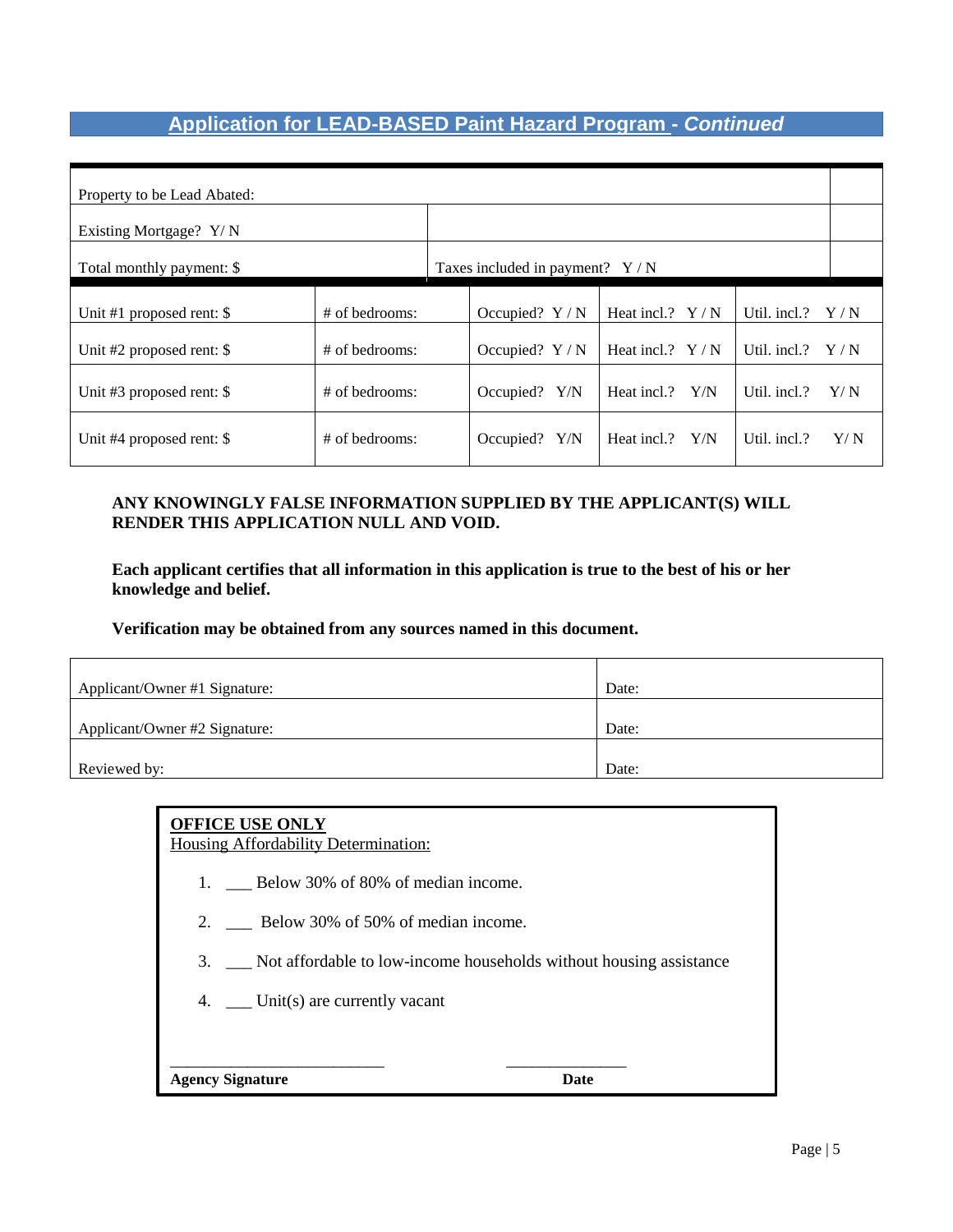## **Application Certifications/ Release Form (Owner)**

Please **Circle One** of the following statements and then sign this certification showing what you intend to do with your building:

- (1) I hereby certify I have no intention on displacing any of my tenants due to the work being done on the property.
- (2) I have \_\_\_\_\_ units in the building which are currently vacant but were occupied at some point during the six (6) months prior to this application. I certify that the occupants were not displaced due to the proposed work on my property.
- (3) There are no tenants in this building; therefore no tenants will be displaced.

For this LEAD-BASED Paint grant made to assist **rental units** in this property; I agree that those units shall be made available to families with incomes **below 50%** of the Albany area median income for not less than 3 years following the completions of LEAD abatement activities and **shall give priority to families with children under 6 years of age**.

| Received By | Date | Applicant | Date |
|-------------|------|-----------|------|
|             |      | Applicant | Date |

I / We, the undersigned, hereby authorize the Albany Community Development Agency and its agents/ employees to obtain credit, financial, income tax and any additional information necessary to process this application.

I / We also authorize the Social Security Administration to disclose information relative to the amount of my gross benefit to the Albany Community Development Agency.

| <b>Applicant/Owner #1:</b> | Applicant/Owner #2: |
|----------------------------|---------------------|
|                            |                     |
| Signature:                 | Signature:          |
|                            |                     |
| Date:                      | Date:               |
|                            |                     |
| Social Security #:         | Social Security #:  |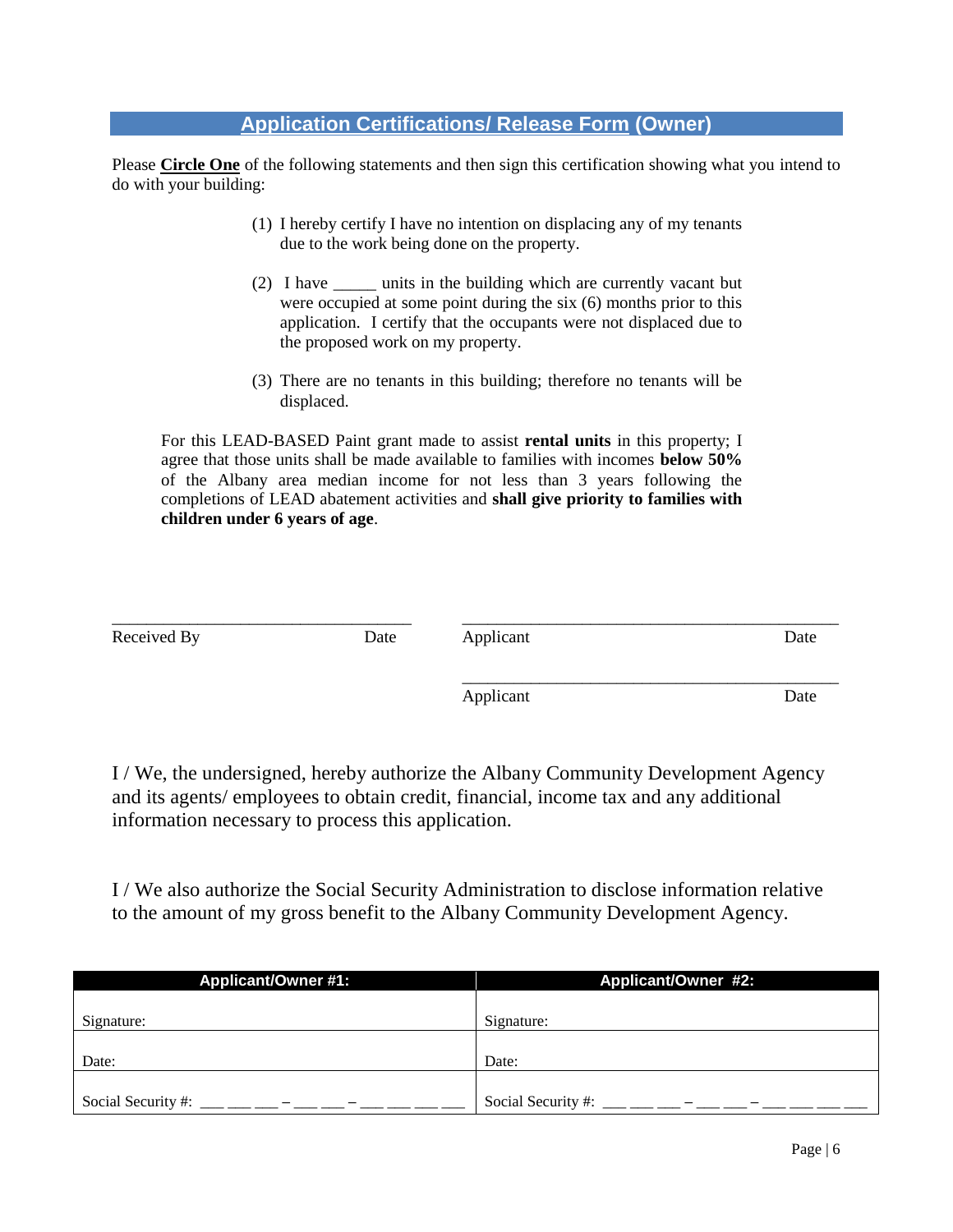## **Tenant Displacement Form / Receipt Of Program Guidelines Certification**

#### LEAD-BASED PAINT HAZARD CONTROL PROGRAM

#### Resident Information – Application Notice

The Owner of the property where you live has applied for Federal funds to identify and control LEAD paint hazards in your home. To determine whether your home is eligible for funds under the Program, we need you to complete the attached Resident Information Form. This information will be kept *strictly confidential* and will be used only to determine eligibility.

The primary goal of this Program is to reduce the hazards posed to children from LEAD paint in homes. Information on the hazards of LEAD paint is provided with this letter.

For children in your household under 6 years of age, it is necessary that they be screened for blood-LEAD levels, within 6 months of this date *and* within 60 days after the completion of the LEAD treatment. If this screening is not covered by your insurance, please contact the Albany County Health Department at 447-4620 for information on blood LEAD screening and the hazards of LEAD paint.

If your home is accepted into this Program, a number of activities will take place. First, the Agency will conduct an inspection of painted surfaces. This inspection will identify those surfaces that contain LEAD-based paint. For surfaces that contain excessive LEAD paint, a work write-up will be prepared. Only LEAD contractors who are trained and certified under Federal requirements and approved for this program will do LEAD treatment. The Agency will conduct an inspection after the work is completed to measure the effectiveness of the treatments. Residents may contact the owner if they wish to review the work to be done.

#### *Notice of Non-Displacement & Temporary Relocation*

If assistance is provided to the owner and the unit or building in which are you living has LEAD paint hazard control work undertaken, you will not be permanently displaced. You are protected from displacement by the Federal Uniform Relocation Assistance and Real Property Acquisition Policies of 1970, as amended. However, if you do decide to move permanently for reasons of your own, you will not be eligible for relocation assistance.

It is likely that you will need to be temporarily relocated from the unit which the LEAD paint hazard control work is being completed. Someone from the LEAD program and the owner will contact you to discuss the need and timing of temporary relocation.

If you have to be temporarily relocated, assistance will be provided to help cover additional reasonable living costs. The Agency will provide LEAD Safe temporary housing at convenient locations in several neighborhoods. Depending on the size and number of dwelling units to be treated, temporary relocation may be for *fourteen to twenty one days.*

--------------------------------

In order to proceed with this application, please complete the attached Resident Information Form and return it to your landlord or directly to:

> Albany Community Development Agency 200 Henry Johnson Boulevard Albany, NY 12210

If you have any questions about completing the attached form or about the LEAD Program, please call (518) 434-5265.

#### **KEEP THIS RESIDENT INFORMATION SHEET FOR YOUR RECORDS**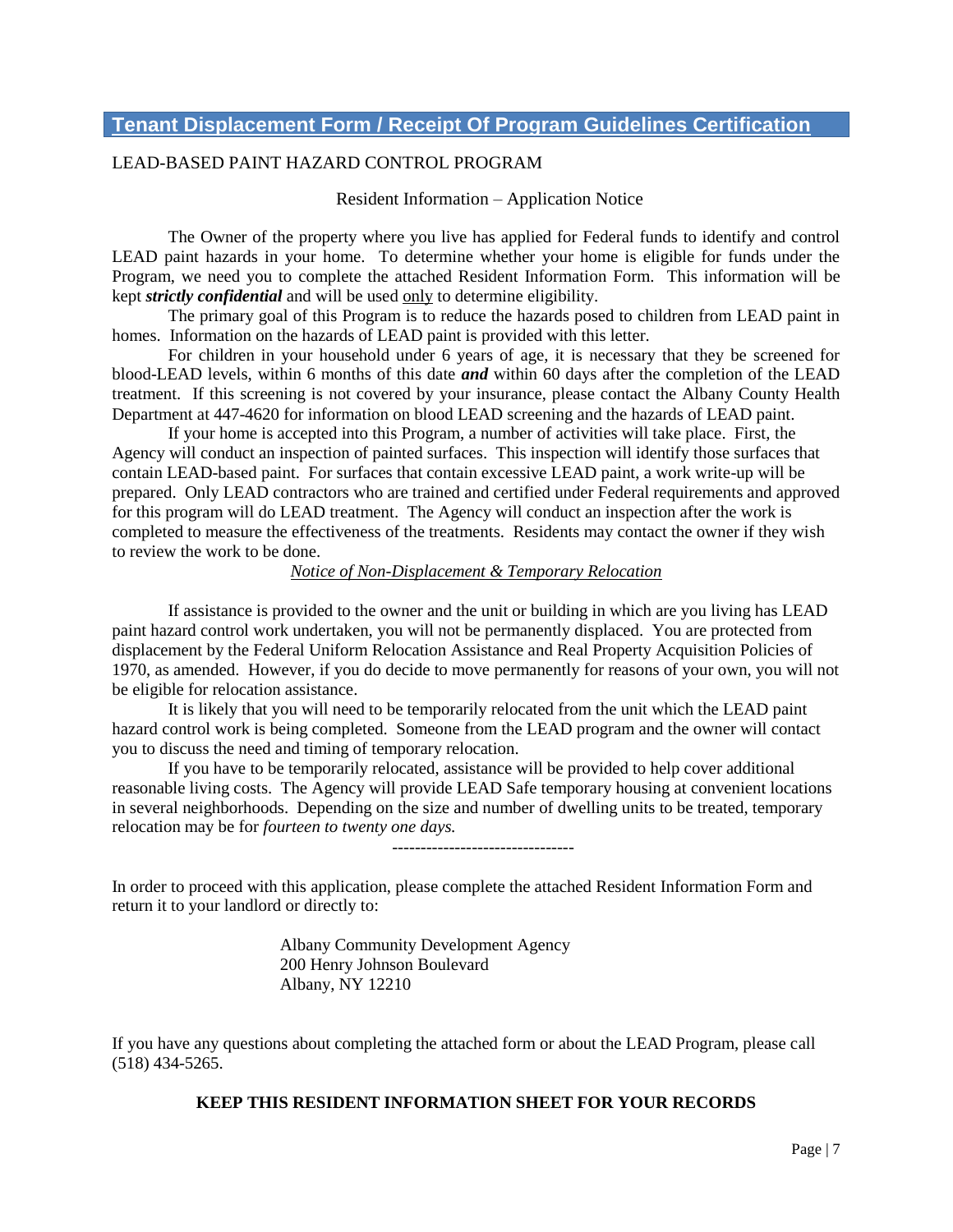# **Property Description Form (Owner)**

| Applicant/Owner #1 (PLEASE PRINT CLEARLY): |       |                 | Applicant/Owner #2 (PLEASE PRINT CLEARLY): |  |
|--------------------------------------------|-------|-----------------|--------------------------------------------|--|
|                                            |       |                 |                                            |  |
| Full Name:                                 |       | Full Name:      |                                            |  |
|                                            |       |                 |                                            |  |
| Home Telephone:                            |       | Home Telephone: |                                            |  |
|                                            |       |                 |                                            |  |
| Work:                                      | Cell: | Work:           | Cell:                                      |  |
|                                            |       |                 |                                            |  |
| E-mail:                                    |       | E-mail:         |                                            |  |
|                                            |       |                 |                                            |  |
| Property address:                          |       |                 |                                            |  |

#### **PERSON(S) WE SHOULD CONTACT TO ARRANGE AN INSPECTION OF THE PROPERTY (IF DIFFERENT THAN ABOVE):**

Name:

Home phone #:  $\qquad \qquad$  Cellphone #:

| <b>PROPERTY CONDITION:</b> |           |                                      |                                 |                                 |  |  |  |
|----------------------------|-----------|--------------------------------------|---------------------------------|---------------------------------|--|--|--|
| <b>FLOOR</b><br>#          | APT.<br># | <b>CURRENTLY</b><br><b>OCCUPIED?</b> | <b>EXISTING#</b><br>OF BEDROOMS | <b>PROPOSED#</b><br>OF BEDROOMS |  |  |  |
|                            |           | $NO$ $\Box$<br>$YES$ $\square$       |                                 |                                 |  |  |  |
|                            |           | $NO$ $\square$<br>$YES$ $\Box$       |                                 |                                 |  |  |  |
|                            |           | $NO$ $\Box$<br>$YES$ $\square$       |                                 |                                 |  |  |  |
|                            |           | $NO$ $\square$<br>$YES$ $\Box$       |                                 |                                 |  |  |  |
|                            |           | $NO$ $\Box$<br>$YES$ $\square$       |                                 |                                 |  |  |  |

\_\_\_\_\_\_\_\_\_\_\_\_\_\_\_\_\_\_\_\_\_\_\_\_\_\_\_\_\_\_\_\_\_\_\_\_\_\_\_\_\_\_\_\_\_\_\_\_\_\_\_\_\_\_\_\_\_\_\_\_\_\_\_\_\_\_\_\_\_\_\_\_\_\_\_\_\_\_\_\_\_\_\_\_\_\_\_\_\_\_\_\_\_

\_\_\_\_\_\_\_\_\_\_\_\_\_\_\_\_\_\_\_\_\_\_\_\_\_\_\_\_\_\_\_\_\_\_\_\_\_\_\_\_\_\_\_\_\_\_\_\_\_\_\_\_\_\_\_\_\_\_\_\_\_\_\_\_\_\_\_\_\_\_\_\_\_\_\_\_\_\_\_\_\_\_\_\_\_\_\_\_\_\_\_\_\_

 $\_$  ,  $\_$  ,  $\_$  ,  $\_$  ,  $\_$  ,  $\_$  ,  $\_$  ,  $\_$  ,  $\_$  ,  $\_$  ,  $\_$  ,  $\_$  ,  $\_$  ,  $\_$  ,  $\_$  ,  $\_$  ,  $\_$  ,  $\_$  ,  $\_$  ,  $\_$  ,  $\_$  ,  $\_$  ,  $\_$  ,  $\_$  ,  $\_$  ,  $\_$  ,  $\_$  ,  $\_$  ,  $\_$  ,  $\_$  ,  $\_$  ,  $\_$  ,  $\_$  ,  $\_$  ,  $\_$  ,  $\_$  ,  $\_$  ,

*Which floor(s) / unit(s) will be rented, if any?*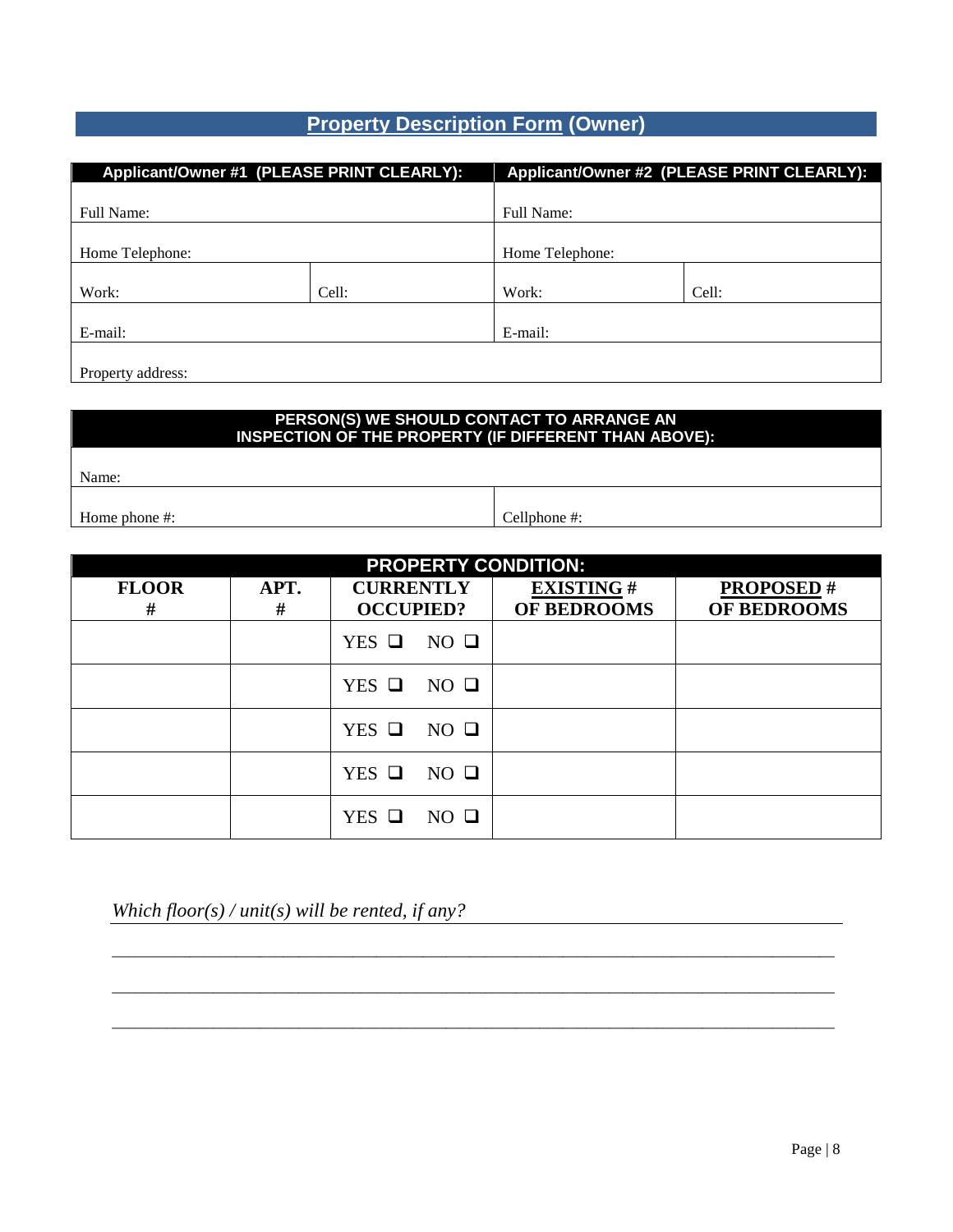## **Monitoring & Certification Agreement Form (OWNER ONLY) This form must be filled out by the OWNER of the property.**

|                                                                                                                       | Albany, NY ZIP |             |  |  |
|-----------------------------------------------------------------------------------------------------------------------|----------------|-------------|--|--|
| Unit #: Floor #: $\Box$ # of Bedrooms: $\Box$ Is this unit currently <b>occupied?</b> $\Box$ or <b>vacant?</b> $\Box$ |                |             |  |  |
| Is this a female head of household with child (ren)?                                                                  | YES O          | $NO$ $\Box$ |  |  |
| Is anyone over age 61 in this household?                                                                              | YES O          | $NO$ $\Box$ |  |  |
| Is the head of household or spouse disabled?<br>If yes, list type(s) of disability(-ies) below:                       | YES O          | $NO$ $\Box$ |  |  |
|                                                                                                                       |                |             |  |  |

Which of the following do you consider your family to be? (Check **ALL** that apply)

| $\Box$ Black / African American<br>$\Box$ White / Caucasian<br>$\Box$ Hispanic |  |
|--------------------------------------------------------------------------------|--|
|--------------------------------------------------------------------------------|--|

 $\Box$  Asian  $\Box$  Native Hawaiian / Pacific Islander  $\Box$  American Indian / Alaskan Native

 $\Box$  Other(s):

HOUSEHOLD COMPOSITION: List the full legal names of all household members. "Household" is defined as all the persons who occupy a housing unit. The occupants may be a single family, one person living alone, two or more families living together, or any other group of related or unrelated persons who share living arrangements.

| <b>Legal Name</b> | <b>Relation to</b><br><b>Head</b> | <b>Sex</b> | Age | <b>D.O.B.</b> | Soc. Sec. # | <b>Occupation</b> |
|-------------------|-----------------------------------|------------|-----|---------------|-------------|-------------------|
|                   | <b>SELF</b>                       |            |     |               |             |                   |
|                   |                                   |            |     |               |             |                   |
|                   |                                   |            |     |               |             |                   |
|                   |                                   |            |     |               |             |                   |
|                   |                                   |            |     |               |             |                   |
|                   |                                   |            |     |               |             |                   |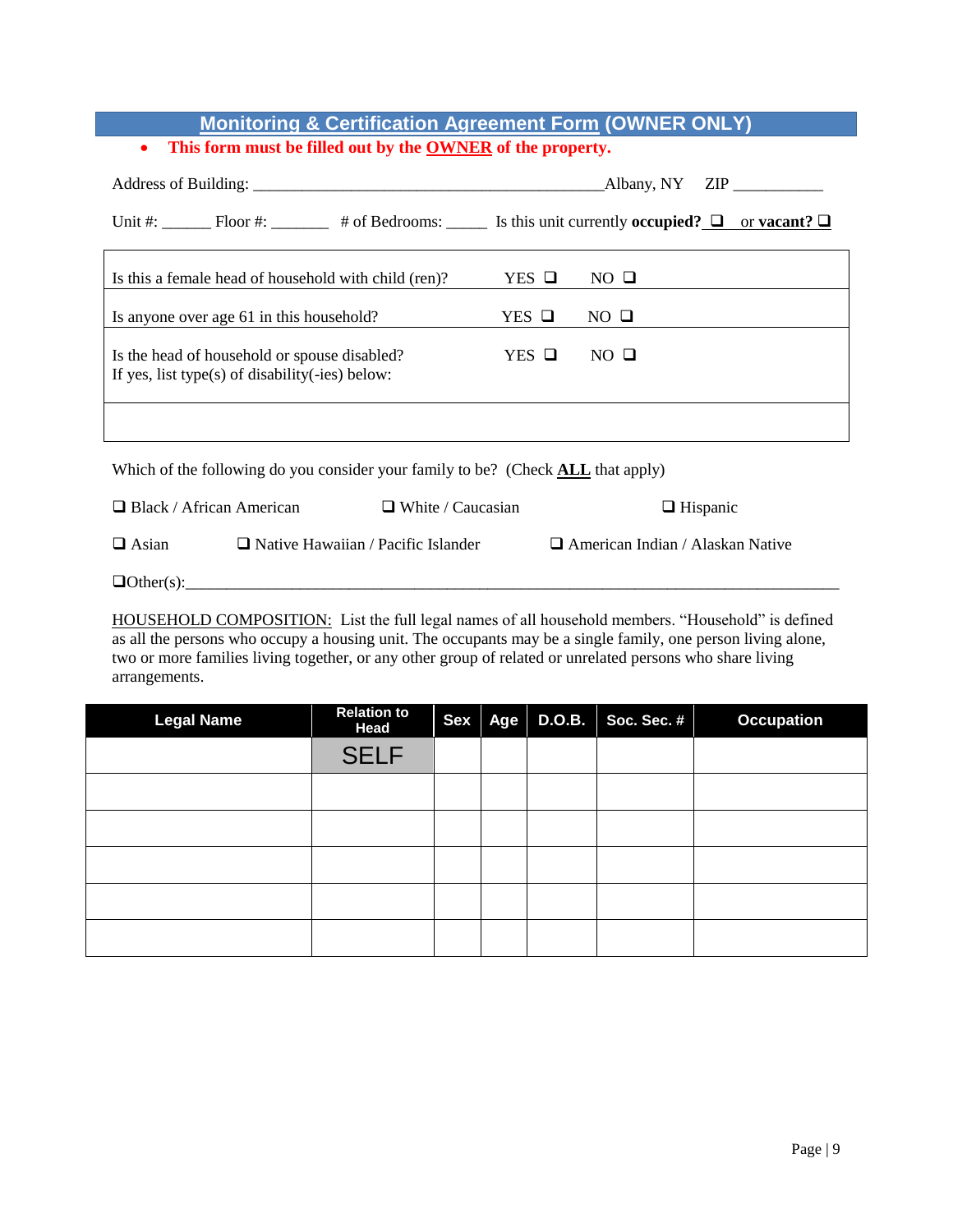## **Income & Asset Information Form (OWNER'S HOUSEHOLD ONLY)**

#### **Please provide names for everyone receiving income in the Owner's household separately.**

| <b>TYPE OF INCOME</b>           | <b>HOUSEHOLD MEMBER(S) First &amp; Last Name</b> | <b>Gross Annual Income</b><br>(Dollar Amount \$) |
|---------------------------------|--------------------------------------------------|--------------------------------------------------|
| Wages                           |                                                  |                                                  |
| Overtime                        |                                                  |                                                  |
| Unemployment                    |                                                  |                                                  |
| Disability                      |                                                  |                                                  |
| Social Security                 |                                                  |                                                  |
| Pension                         |                                                  |                                                  |
| Workers' Compensation           |                                                  |                                                  |
| Rental Income                   |                                                  |                                                  |
| Death benefit payments          |                                                  |                                                  |
| <b>OTHER</b>                    |                                                  |                                                  |
| Child support                   |                                                  |                                                  |
| Alimony                         |                                                  |                                                  |
| <b>Social Services Benefits</b> |                                                  |                                                  |
| <b>Bank Interest</b>            |                                                  |                                                  |
| Dividends                       |                                                  |                                                  |

| <b>TYPE OF ASSET</b>            | <b>HOUSEHOLD MEMBER(S) WHO OWN IT</b> | <b>TOTAL VALUE</b> |
|---------------------------------|---------------------------------------|--------------------|
| Additional houses / real estate |                                       |                    |
| Stocks, bonds, etc.             |                                       |                    |
| Savings & checking accounts     |                                       |                    |
| Other (specify):                |                                       |                    |

Under penalties of perjury, I declare that I received the above information, and to the best of my knowledge and belief, it is true and complete for all household members. I hereby authorize the Albany Community Development Agency and its agents/ employees to obtain additional information and verifications as may be necessary.

| ALL ADULT HOUSEHOLD MEMBERS MUST SIGN BELOW: |              | Date: |
|----------------------------------------------|--------------|-------|
| Adult $#1$ :                                 | Adult $#3$ : |       |
| Adult $#2$ :                                 | Adult #4:    |       |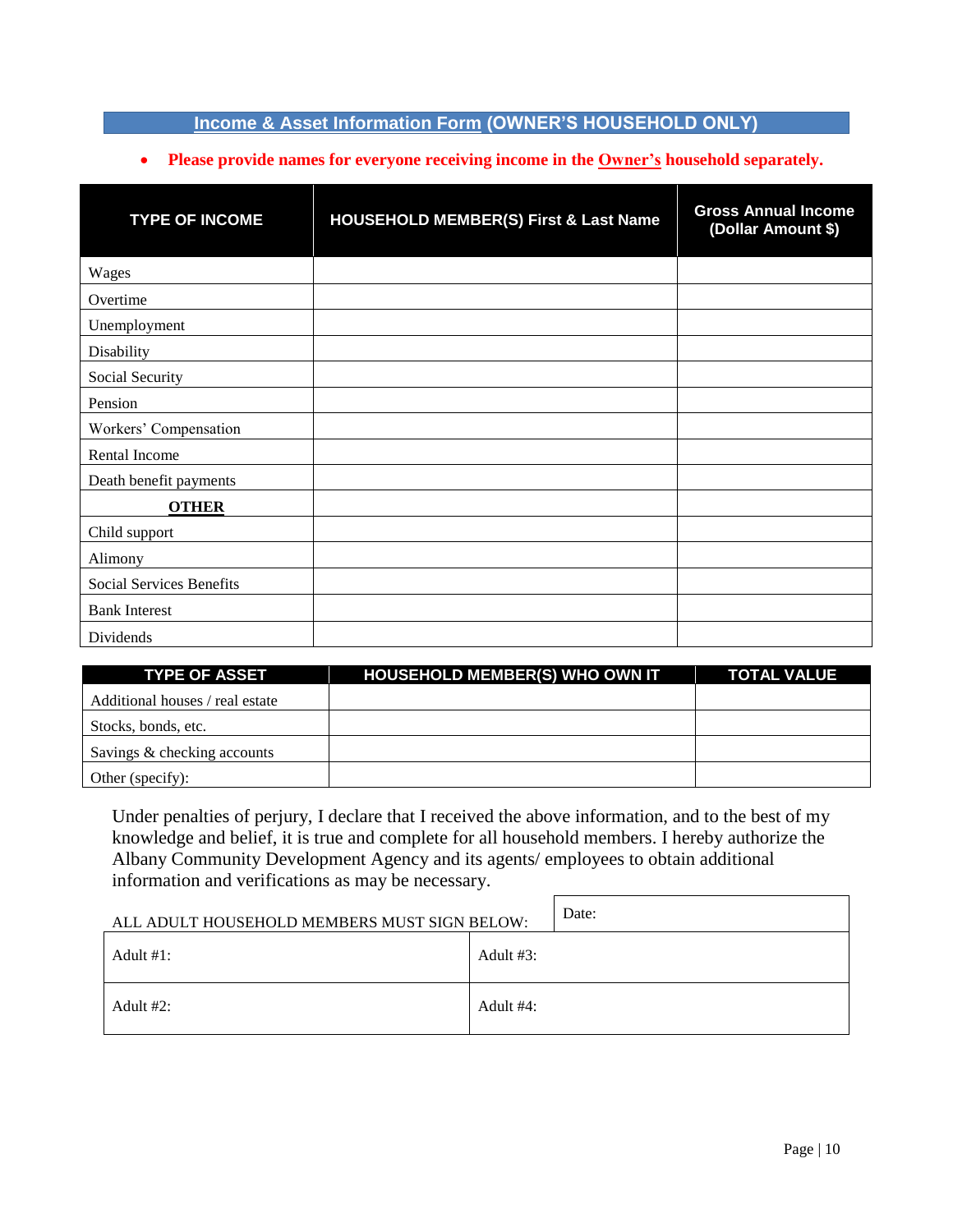# **Monitoring & Certification Agreement Form (TENANT ONLY #1)**

**This form must be filled out by each Tenant of the building (one form per unit).**

| Name:                                                                                            |                                                                                                                       |  |  |  |
|--------------------------------------------------------------------------------------------------|-----------------------------------------------------------------------------------------------------------------------|--|--|--|
|                                                                                                  |                                                                                                                       |  |  |  |
|                                                                                                  | Unit #: Floor #: $\Box$ # of Bedrooms: $\Box$ Is this unit currently <b>occupied?</b> $\Box$ or <b>vacant?</b> $\Box$ |  |  |  |
| How much is your monthly rent? \$                                                                |                                                                                                                       |  |  |  |
| Does rent include heat?                                                                          | Is your rent paid by Section 8?                                                                                       |  |  |  |
| YES $\Box$ NO $\Box$                                                                             | $YES$ NO $\Box$                                                                                                       |  |  |  |
| Does rent include electric?                                                                      | Is your rent paid by Social Services?                                                                                 |  |  |  |
| YES $\Box$ NO $\Box$                                                                             | YES $\Box$ NO $\Box$                                                                                                  |  |  |  |
| <b>Tenants Telephone Numbers:</b><br>Home Phone: $(\_\_\_\_\_\_\_$ Cell Phone: $(\_\_\_\_\_\_\_$ |                                                                                                                       |  |  |  |
| Is this a female head of household with child(ren)? YES $\Box$ NO $\Box$                         |                                                                                                                       |  |  |  |
| Is anyone over age 61 in this household? YES $\Box$ NO $\Box$                                    |                                                                                                                       |  |  |  |
| Is the head of household or spouse disabled?<br>disability(-ies) below:                          | YES $\Box$ NO $\Box$ If yes, list type(s) of                                                                          |  |  |  |
| Which of the following do you consider your family to be? (Check ALL that apply)                 |                                                                                                                       |  |  |  |
| $\Box$ Black / African American $\Box$ White / Caucasian                                         | $\Box$ Hispanic                                                                                                       |  |  |  |
| $\Box$ Native Hawaiian / Pacific Islander<br>$\Box$ Asian                                        | $\Box$ American Indian / Alaskan Native                                                                               |  |  |  |

 $\Box$  Other(s): $\_\_\_\_\_\_\_\_\_\_$ 

HOUSEHOLD COMPOSITION: List the full legal names of all household members. "Household" is defined as all the persons who occupy a housing unit. The occupants may be a single family, one person living alone, two or more families living together, or any other group of related or unrelated persons who share living arrangements.

| <b>Legal Name</b> | <b>Relation to</b><br>Head |  | Sex Age D.O.B. | Soc. Sec.<br># | <b>Occupation</b> |
|-------------------|----------------------------|--|----------------|----------------|-------------------|
|                   | <b>SELF</b>                |  |                |                |                   |
|                   |                            |  |                |                |                   |
|                   |                            |  |                |                |                   |
|                   |                            |  |                |                |                   |
|                   |                            |  |                |                |                   |
|                   |                            |  |                |                |                   |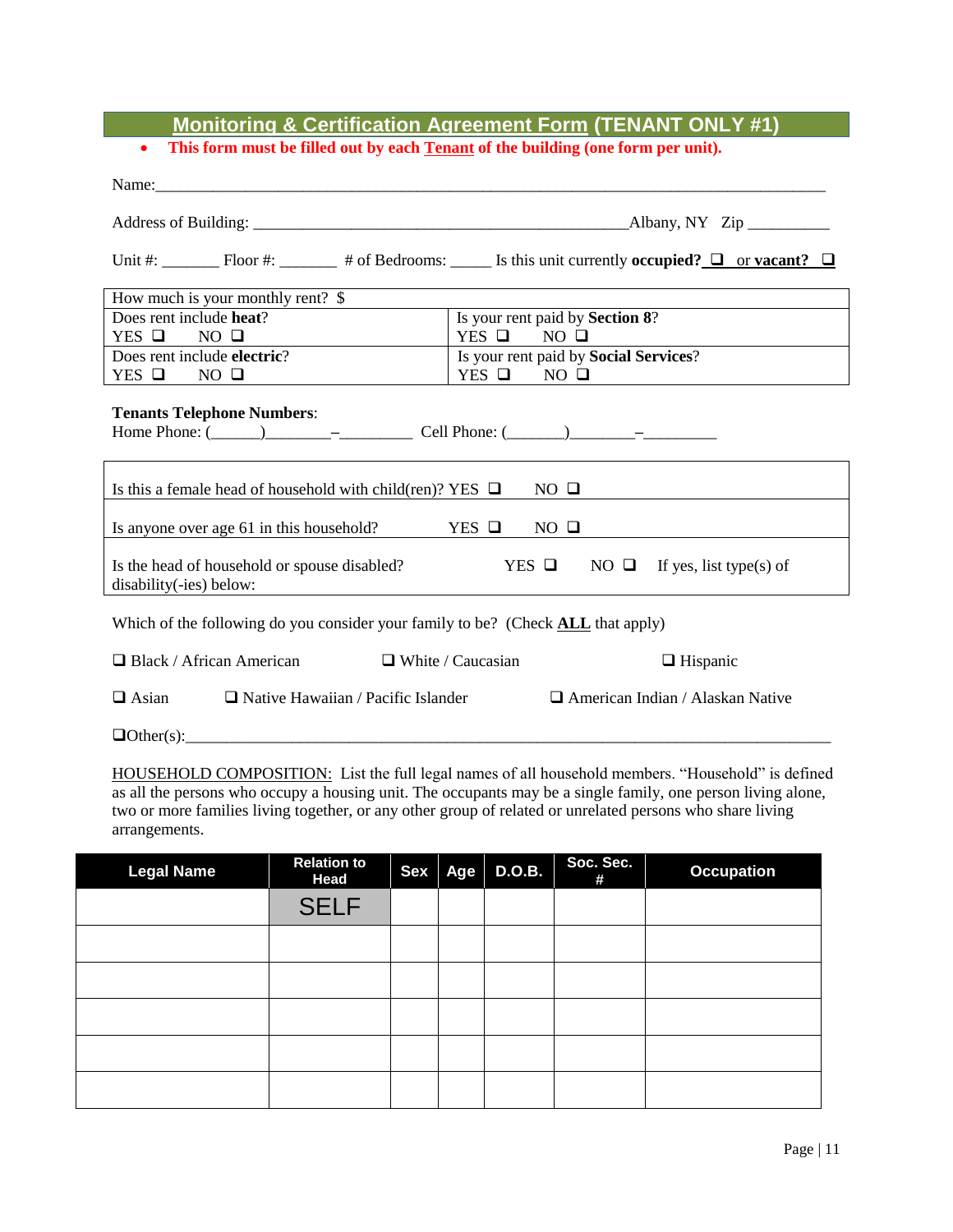## **Income & Asset Information Form (TENANT ONLY #1)**

#### **Please provide names for everyone receiving income in the Tenants household separately.**

| <b>TYPE OF INCOME</b>    | <b>TENANT MEMBER(S) First &amp; Last Name</b> | <b>Gross Annual Income</b><br>(Dollar Amount \$) |
|--------------------------|-----------------------------------------------|--------------------------------------------------|
| Wages                    |                                               |                                                  |
| Overtime                 |                                               |                                                  |
| Unemployment             |                                               |                                                  |
| Disability               |                                               |                                                  |
| Social Security          |                                               |                                                  |
| Pension                  |                                               |                                                  |
| Workers' Compensation    |                                               |                                                  |
| Rental Income            |                                               |                                                  |
| Death benefit payments   |                                               |                                                  |
| <b>OTHER</b>             |                                               |                                                  |
| Child support            |                                               |                                                  |
| Alimony                  |                                               |                                                  |
| Social Services Benefits |                                               |                                                  |
| <b>Bank Interest</b>     |                                               |                                                  |
| Dividends                |                                               |                                                  |

| <b>TYPE OF ASSET</b>            | <b>TENANT MEMBER(S) WHO OWN IT</b> | <b>TOTAL VALUE</b> |
|---------------------------------|------------------------------------|--------------------|
| Additional houses / real estate |                                    |                    |
| Stocks, bonds, etc.             |                                    |                    |
| Savings & checking accounts     |                                    |                    |
| Other (specify):                |                                    |                    |

Under penalties of perjury, I declare that I received the above information, and to the best of my knowledge and belief, it is true and complete for all household members. I hereby authorize the Albany Community Development Agency and its agents/ employees to obtain additional information and verifications as may be necessary.

| ALL ADULT HOUSEHOLD MEMBERS MUST SIGN BELOW: |               | Date: |
|----------------------------------------------|---------------|-------|
| Adult $#1$ :                                 | Adult $\#3$ : |       |
| Adult #2:                                    | Adult #4:     |       |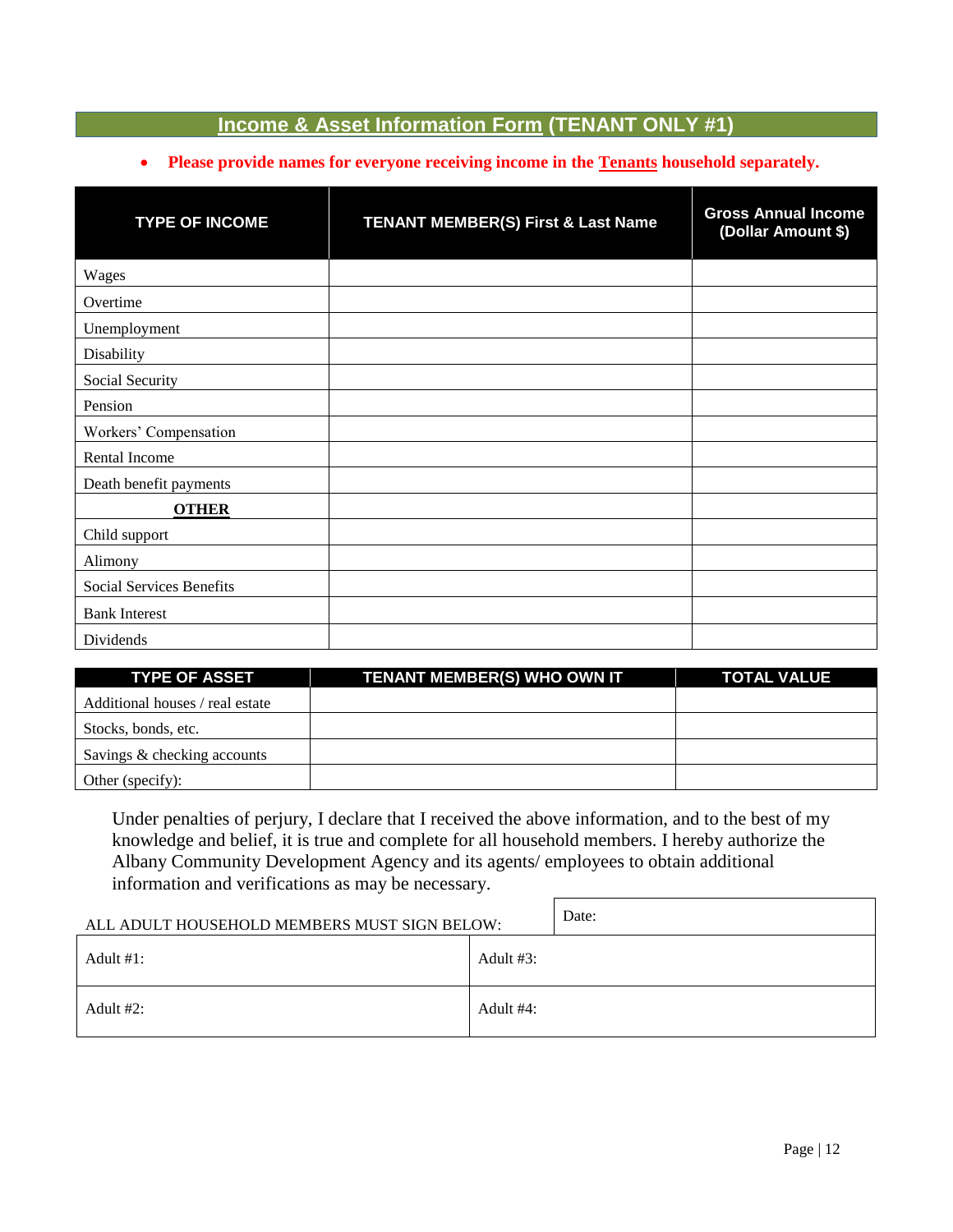# **Lead Certification Page (Tenant's Household)**

#### **In order for your application to be considered, you are required to certify the following:**

- 1. I have received a copy of the lead hazard information pamphlet. YES  $\Box$  NO  $\Box$
- 2. For children in my household under 6 years of age, I agree that I will have them screened for blood-Lead levels within 6 months before this application and within 60 days after completion of the Lead treatment. **(For Lead Reduction Application Only)**
- 3. The Agency is required to report to the U.S. Department of HUD the number of children under age 6 that will be protected in all units receiving LEAD Assistance. Please answer the following questions:

| A. Do you have any <i>children/ grandchildren/ great grandchildren</i> under<br>the age of 6 who spend a significant amount of time visiting? YES $\Box$ |          | $N()$ $\Box$ |  |
|----------------------------------------------------------------------------------------------------------------------------------------------------------|----------|--------------|--|
| B. Do you <b>babysit</b> for any <i>children under the age of 6</i> ?                                                                                    | YES<br>ப |              |  |
| Do you have any <i>nieces/nephews/cousins or other relatives</i> under<br>the age of 6 who spend a significant amount of time visiting? YES $\Box$       |          |              |  |

| Tenant #1 Signature: | Date: |
|----------------------|-------|
|                      |       |
| Tenant #2 Signature: | Date: |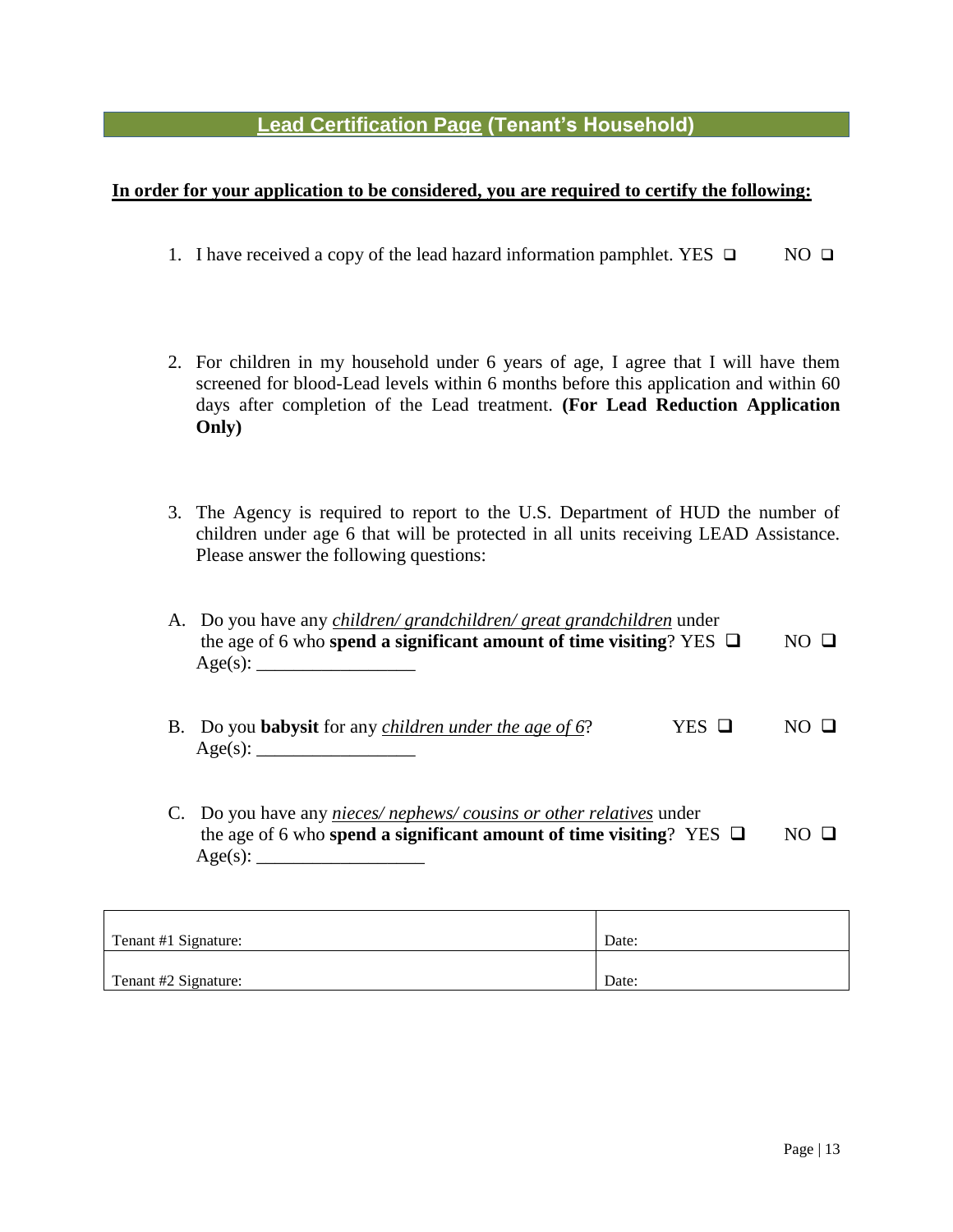# **Release Form (Tenant)**

I / We, the undersigned, hereby authorize the Albany Community Development Agency and its agents/ employees to obtain, financial, income tax and any additional information necessary to process this application.

I / We also authorize the Social Security Administration to disclose information relative to the amount of my gross benefit to the Albany Community Development Agency.

| Tenant #1:         | Tenant #2:         |
|--------------------|--------------------|
|                    |                    |
| Signature:         | Signature:         |
|                    |                    |
| Date:              | Date:              |
|                    |                    |
| Social Security #: | Social Security #: |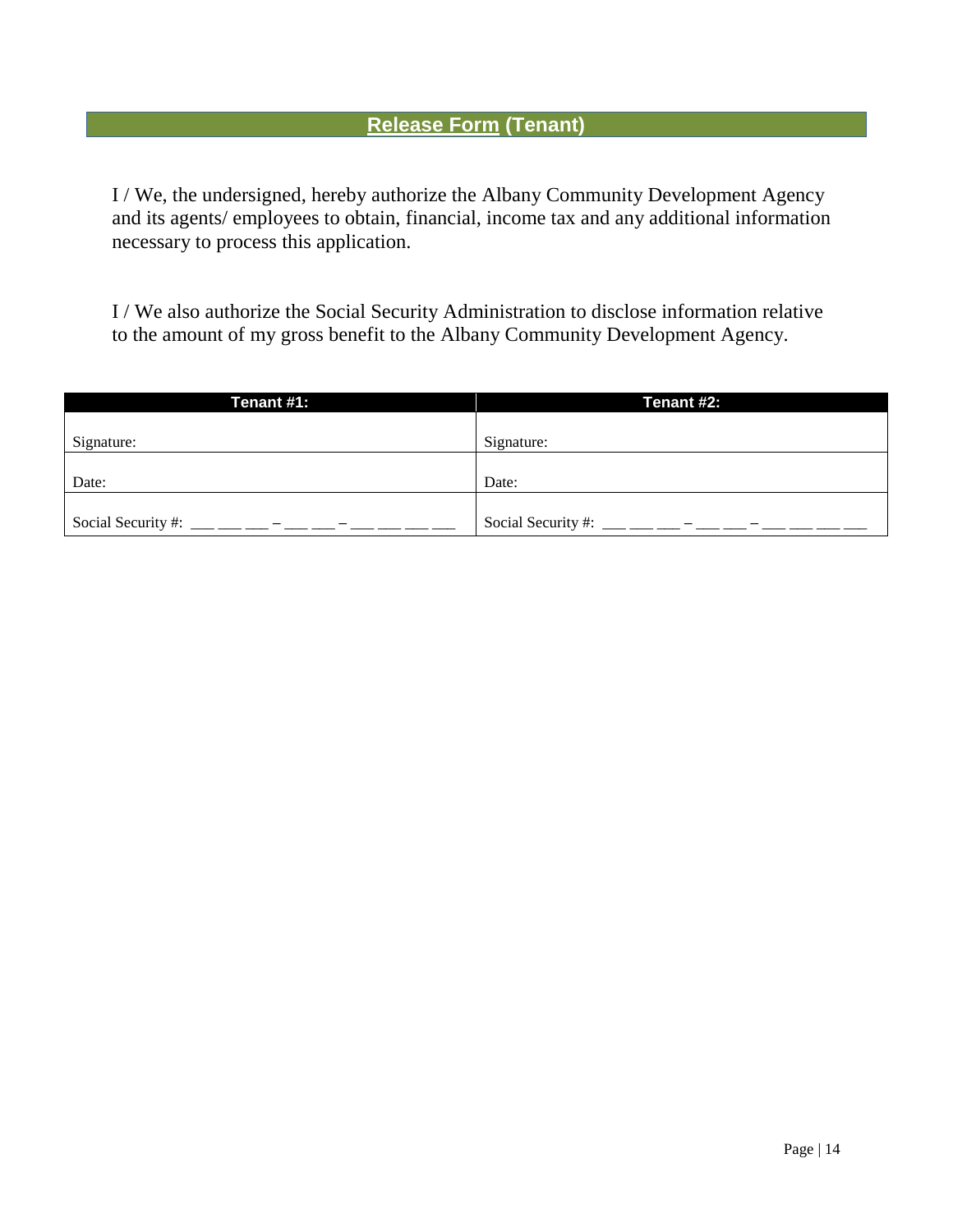# **Monitoring & Certification Agreement Form (TENANT ONLY #2)**

**This form must be filled out by each Tenant of the building (one form per unit).**

|                                                                                                                         | Unit #: Floor #: $\Box$ # of Bedrooms: $\Box$ Is this unit currently <b>occupied?</b> $\Box$ or <b>vacant?</b> $\Box$ |  |  |  |
|-------------------------------------------------------------------------------------------------------------------------|-----------------------------------------------------------------------------------------------------------------------|--|--|--|
| How much is your monthly rent? \$                                                                                       |                                                                                                                       |  |  |  |
| Does rent include heat?                                                                                                 | Is your rent paid by Section 8?                                                                                       |  |  |  |
| YES $\Box$ NO $\Box$                                                                                                    | $YES$ $\Box$ NO $\Box$                                                                                                |  |  |  |
| Does rent include electric?                                                                                             | Is your rent paid by Social Services?                                                                                 |  |  |  |
| $YES \t{D} \tNO \t{D}$                                                                                                  | $YES \Box NO \Box$                                                                                                    |  |  |  |
| <b>Tenants Telephone Numbers:</b><br>Home Phone: $(\_\_\_\_\_\_\_$ Cell Phone: $(\_\_\_\_\_\_\_$                        |                                                                                                                       |  |  |  |
| Is this a female head of household with child (ren)? YES $\Box$                                                         | $NO$ $\Box$                                                                                                           |  |  |  |
|                                                                                                                         | Is anyone over age 61 in this household? YES $\Box$ NO $\Box$                                                         |  |  |  |
| YES $\Box$ NO $\Box$ If yes, list type(s) of<br>Is the head of household or spouse disabled?<br>disability(-ies) below: |                                                                                                                       |  |  |  |
| Which of the following do you consider your family to be? (Check <b>ALL</b> that apply)                                 |                                                                                                                       |  |  |  |
| $\Box$ Black / African American $\Box$ White / Caucasian                                                                | $\Box$ Hispanic                                                                                                       |  |  |  |
| $\Box$ Native Hawaiian / Pacific Islander<br>$\Box$ Asian                                                               | $\Box$ American Indian / Alaskan Native                                                                               |  |  |  |
|                                                                                                                         |                                                                                                                       |  |  |  |

 $\Box$  Other(s): $\_\_$ 

HOUSEHOLD COMPOSITION: List the full legal names of all household members. "Household" is defined as all the persons who occupy a housing unit. The occupants may be a single family, one person living alone, two or more families living together, or any other group of related or unrelated persons who share living arrangements.

| <b>Legal Name</b> | Relation to Head   Sex   Age   D.O.B.   Soc. Sec. # |  |  | <b>Occupation</b> |
|-------------------|-----------------------------------------------------|--|--|-------------------|
|                   | <b>SELF</b>                                         |  |  |                   |
|                   |                                                     |  |  |                   |
|                   |                                                     |  |  |                   |
|                   |                                                     |  |  |                   |
|                   |                                                     |  |  |                   |
|                   |                                                     |  |  |                   |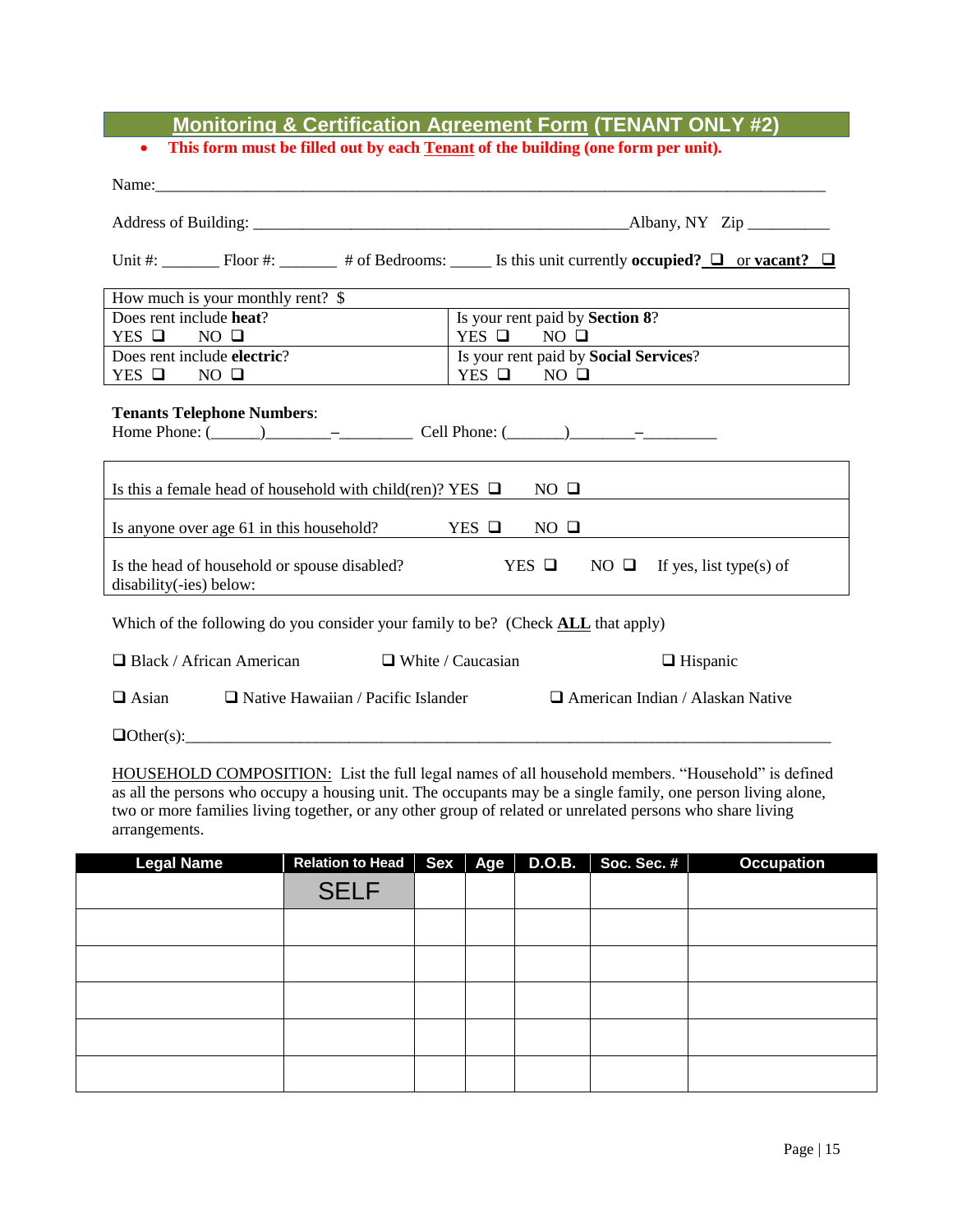## **Income & Asset Information Form (TENANT ONLY #2)**

#### **Please provide names for everyone receiving income in the Tenants household separately.**

| <b>TYPE OF INCOME</b>    | <b>TENANT MEMBER(S) First &amp; Last Name</b> | <b>Gross Annual Income</b><br>(Dollar Amount \$) |
|--------------------------|-----------------------------------------------|--------------------------------------------------|
| Wages                    |                                               |                                                  |
| Overtime                 |                                               |                                                  |
| Unemployment             |                                               |                                                  |
| Disability               |                                               |                                                  |
| Social Security          |                                               |                                                  |
| Pension                  |                                               |                                                  |
| Workers' Compensation    |                                               |                                                  |
| Rental Income            |                                               |                                                  |
| Death benefit payments   |                                               |                                                  |
| <b>OTHER</b>             |                                               |                                                  |
| Child support            |                                               |                                                  |
| Alimony                  |                                               |                                                  |
| Social Services Benefits |                                               |                                                  |
| <b>Bank Interest</b>     |                                               |                                                  |
| Dividends                |                                               |                                                  |

| <b>TYPE OF ASSET</b>            | <b>TENANT MEMBER(S) WHO OWN IT</b> | <b>TOTAL VALUE</b> |
|---------------------------------|------------------------------------|--------------------|
| Additional houses / real estate |                                    |                    |
| Stocks, bonds, etc.             |                                    |                    |
| Savings & checking accounts     |                                    |                    |
| Other (specify):                |                                    |                    |

Under penalties of perjury, I declare that I received the above information, and to the best of my knowledge and belief, it is true and complete for all household members. I hereby authorize the Albany Community Development Agency and its agents/ employees to obtain additional information and verifications as may be necessary.

| ALL ADULT HOUSEHOLD MEMBERS MUST SIGN BELOW: |               | Date: |
|----------------------------------------------|---------------|-------|
| Adult $\#1$ :                                | Adult $\#3$ : |       |
| Adult $#2$ :                                 | Adult #4:     |       |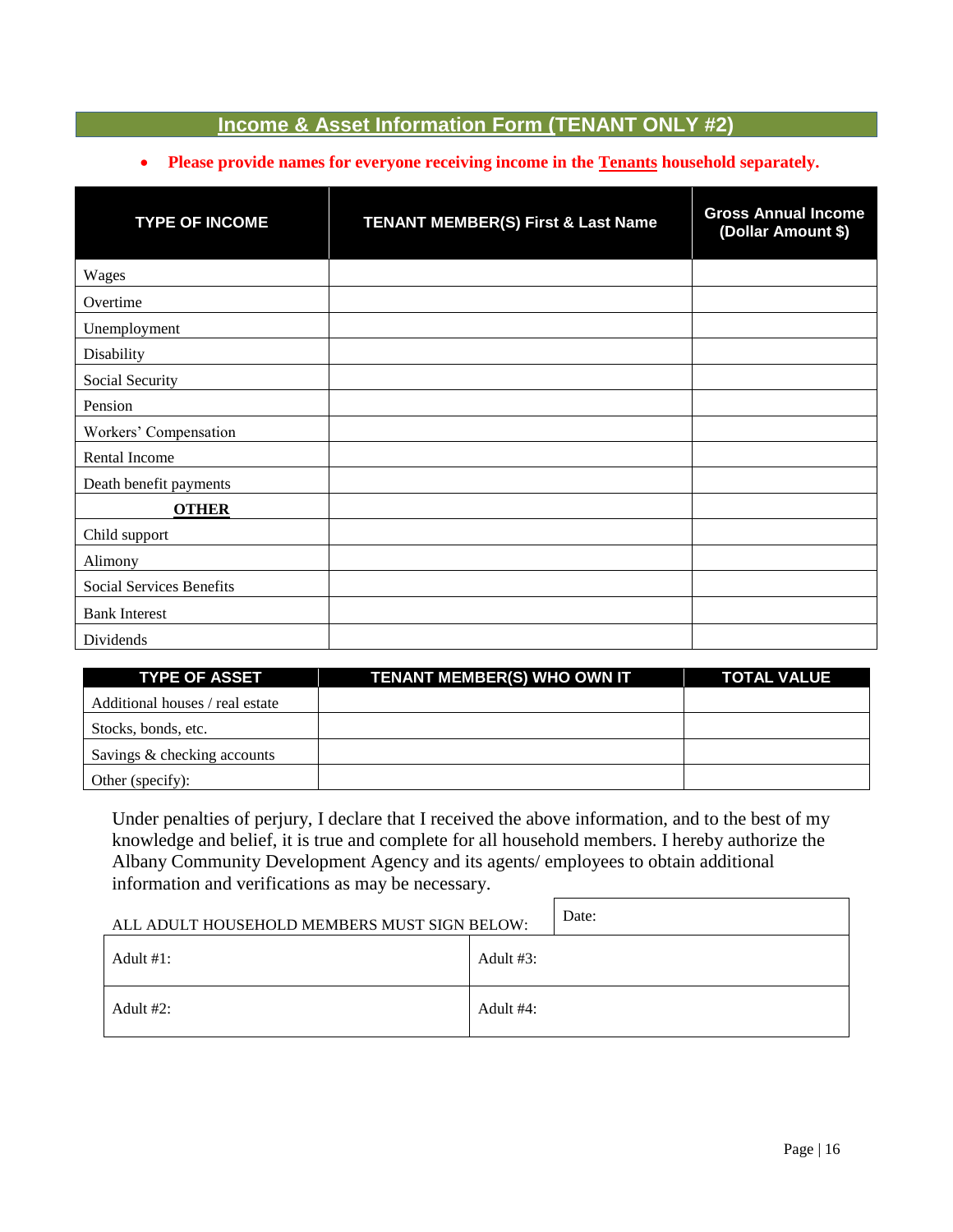# **Lead Certification Page (TENANT'S HOUSEHOLD)**

#### **In order for your application to be considered, you are required to certify the following:**

- 4. I have received a copy of the lead hazard information pamphlet.
- 5. For children in my household under 6 years of age, I agree that I will have them screened for blood-Lead levels within 6 months before this application and within 60 days after completion of the Lead treatment. **(For Lead Reduction Application Only)**
- 6. The Agency is required to report to the U.S. Department of HUD the number of children under age 6 that will be protected in all units receiving LEAD Assistance. Please answer the following questions:

|    | D. Do you have any <i>children/ grandchildren/ great grandchildren</i> under<br>the age of 6 who spend a significant amount of time visiting? YES $\Box$ |       | $NO \Box$ |
|----|----------------------------------------------------------------------------------------------------------------------------------------------------------|-------|-----------|
| Е. | Do you <b>babysit</b> for any <i>children under the age of 6</i> ?                                                                                       | YES - |           |
| F. | Do you have any nieces/nephews/cousins or other relatives under<br>the age of 6 who spend a significant amount of time visiting? YES $\Box$              |       |           |

| Tenant #1 Signature: | Date: |
|----------------------|-------|
|                      |       |
| Tenant #2 Signature: | Date: |